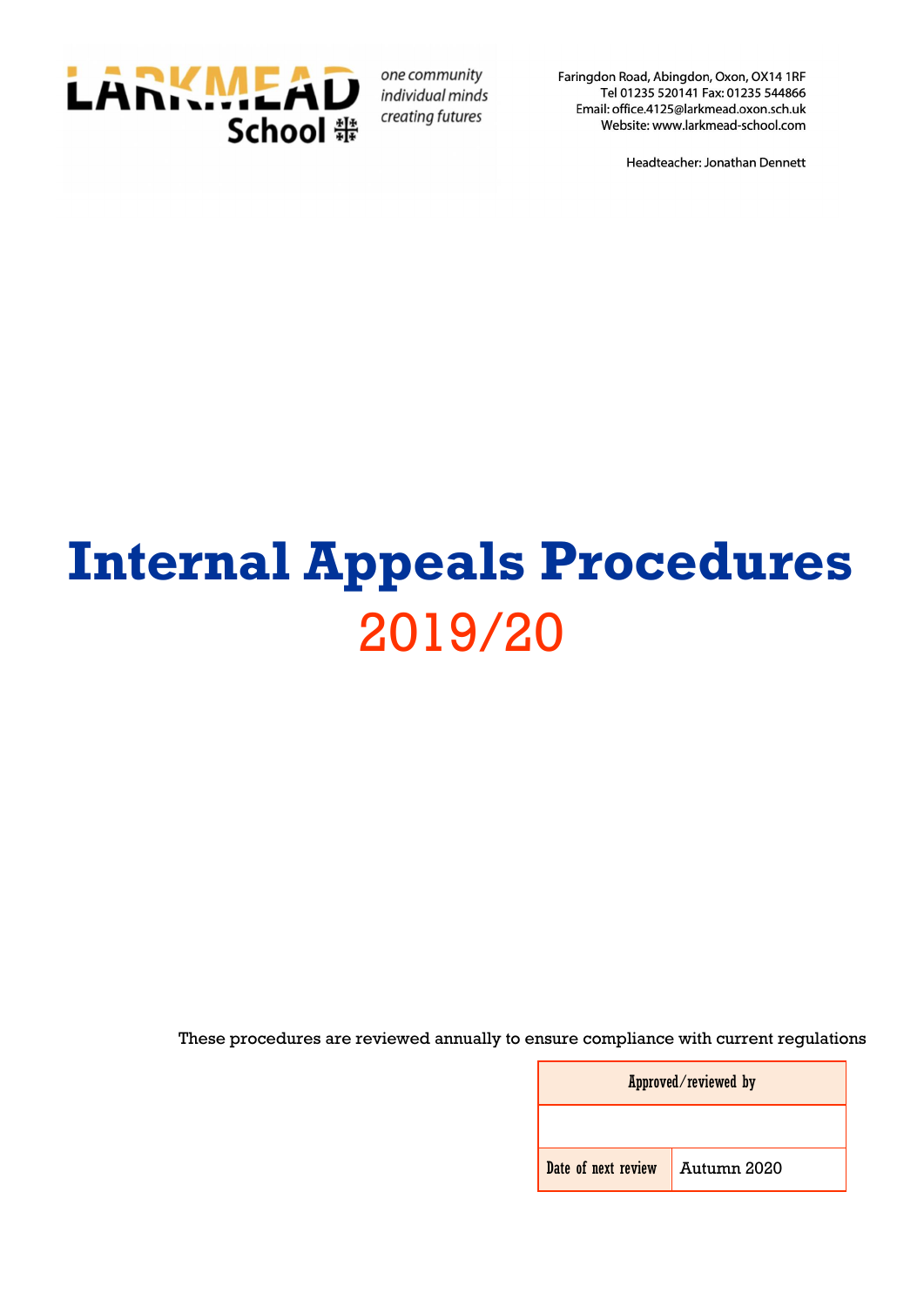## **Key staff involved in internal appeals procedures**

| Role           | Name(s)                                                                    |  |
|----------------|----------------------------------------------------------------------------|--|
| Head of centre | <b>Jonathan Dennett</b>                                                    |  |
| SLT member(s)  | Rich Evans, Ed Carlin, Liz Watkins, Lionel Crowe & Hayley<br><b>Munroe</b> |  |
| Exams officer  | <b>Clare Harding</b>                                                       |  |
|                |                                                                            |  |
|                |                                                                            |  |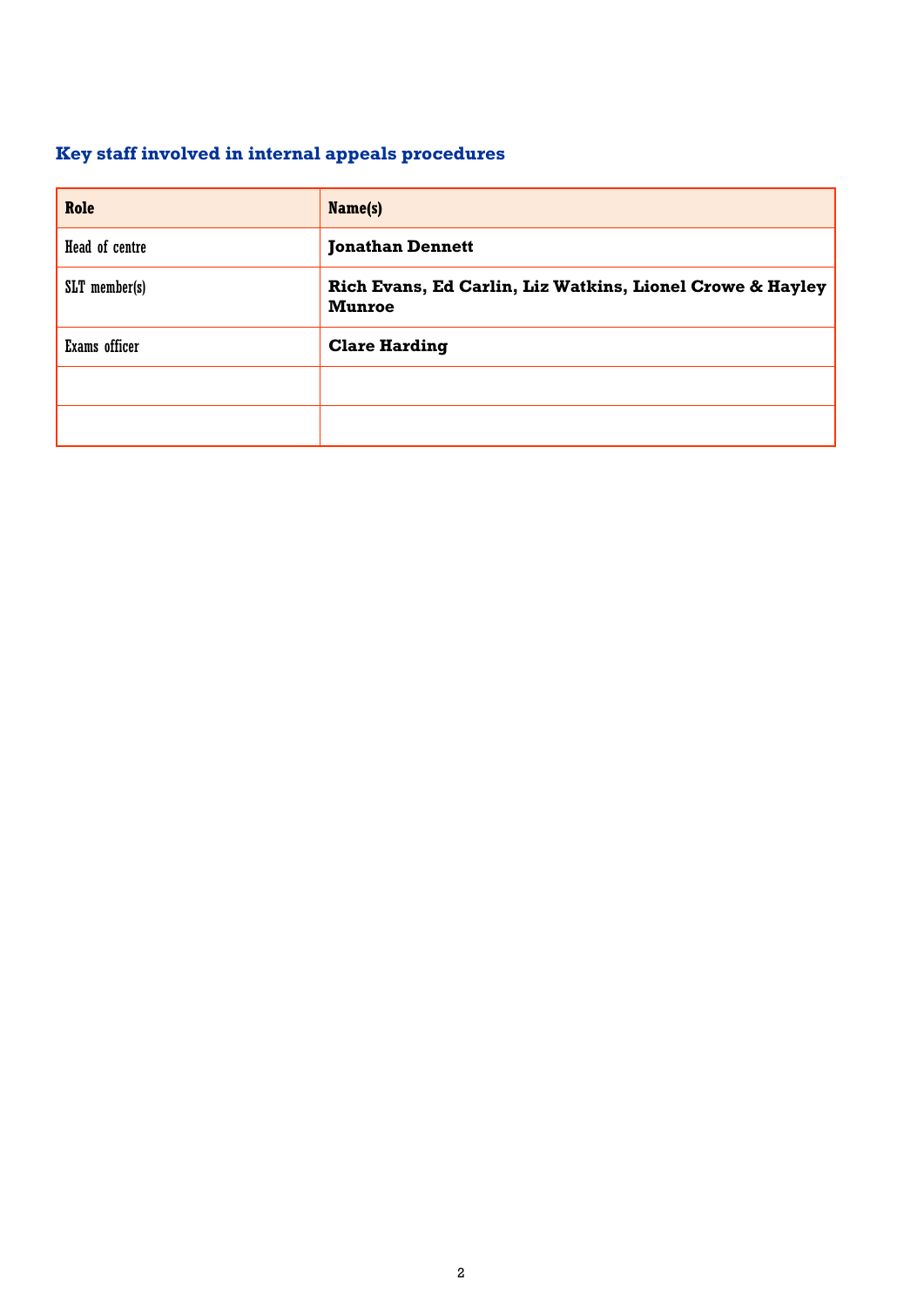#### **Contents**

| 2. Appeals against the centre's decision not to support a clerical check, a review of marking, a review |  |
|---------------------------------------------------------------------------------------------------------|--|
|                                                                                                         |  |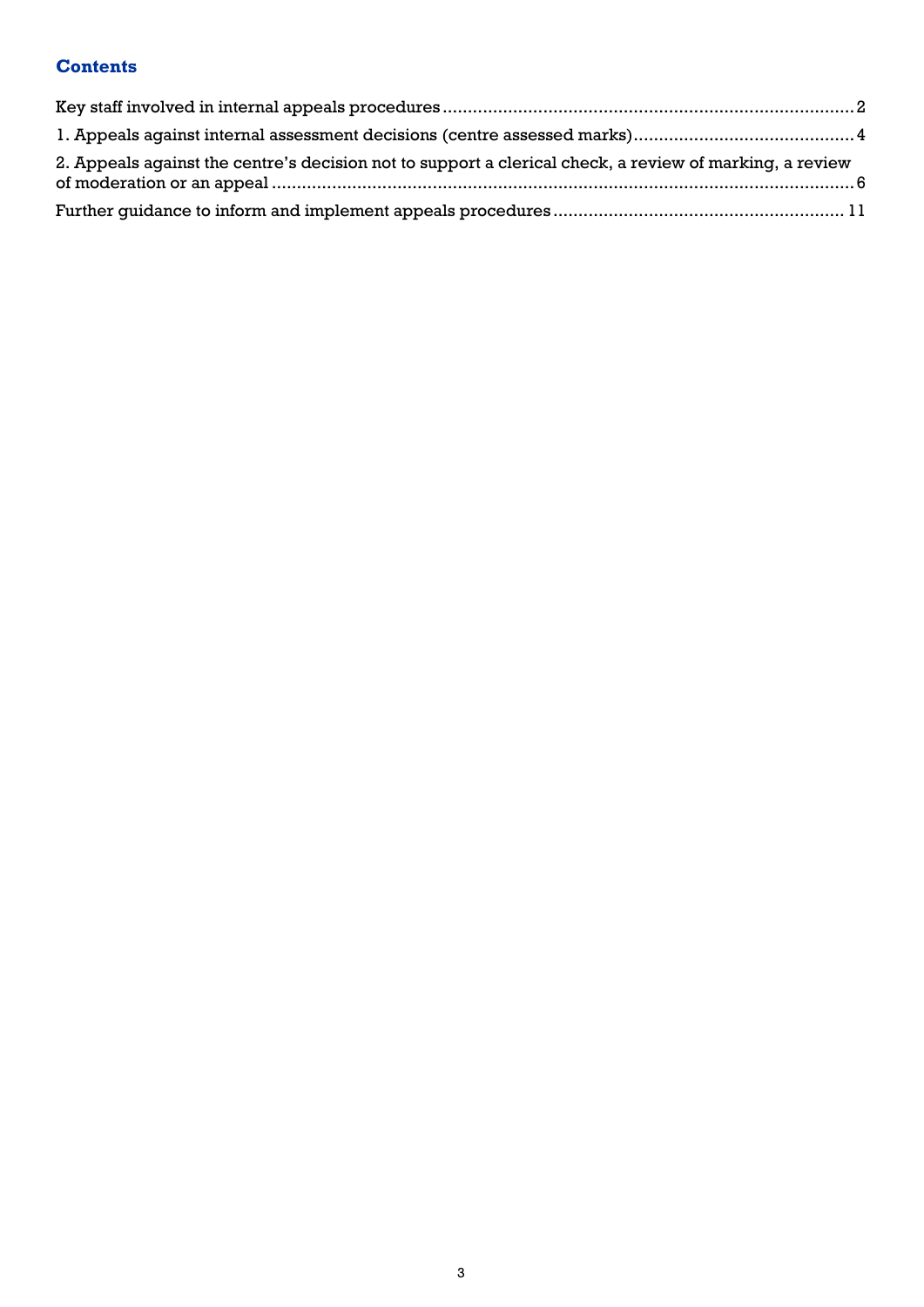#### <span id="page-3-0"></span>**1. Appeals against internal assessment decisions (centre assessed marks)**

This procedure confirms Larkmead School's compliance with JCQ's General Regulations for Approved Centres 2019- 2020 (section 5.7) that the centre will:

- *have in place and be available for inspection purposes, a written internal appeals procedure relating to internal assessment decisions and to ensure that details of this procedure are communicated, made widely available and accessible to all candidates*
- *before submitting marks to the awarding body inform candidates of their centre assessed marks and allow a candidate to request a review of the centre's marking*

Certain components of GCSE and GCE (legacy GCE coursework, GCE and GCSE non-examination assessments) and other qualifications that contribute to the final grade of the qualification are internally assessed (marked) by the centre. The marks awarded (the internal assessment decisions) are then submitted by the deadline set by the awarding body for external moderation.

| <b>Date</b>              | <b>Qualification</b> | <b>Details</b>                                                     | Exam series |
|--------------------------|----------------------|--------------------------------------------------------------------|-------------|
| $5th$ May                | <b>GCSE</b>          | Eduqas: English Language & Film Studies                            | Summer 2020 |
| $7th$ May<br>$10th$ May  | <b>GCSE</b>          | AOA: Food & Nutrition, Dance<br>Eduqas: Design & Technology, Drama | Summer 2020 |
| $15th$ May<br>$18th$ May | <b>GCSE</b>          | AOA: Art, PE<br>AQA: Spanish                                       | Summer 2020 |
| $15th$ May               | <b>GCE</b>           | All Exam Boards (except AQA Spanish 26th May)                      | Summer 2020 |

#### **Deadlines for the submission of marks**

Larkmead School is committed to ensuring that whenever its staff mark candidates' work this is done fairly, consistently and in accordance with the awarding body's specification and subject-specific associated documents.

Larkmead School ensures that all centre staff follow a robust *Non-examination assessment policy* (for the management of GCE and GCSE non-examination assessments). This policy details all procedures relating to non-examination assessments, including the marking and quality assurance processes which relevant teaching staff are required to follow.

Candidates' work will be marked by staff who have appropriate knowledge, understanding and skill, and who have been trained in this activity. Larkmead School is committed to ensuring that work produced by candidates is authenticated in line with the requirements of the awarding body. Where a number of subject teachers are involved in marking candidates' work, internal moderation and standardisation will ensure consistency of marking.

On being informed of their centre assessed marks, if a candidate believes that the above procedures were not followed in relation to the marking of his/her work, or that the assessor has not properly applied the mark scheme to his/her marking, then he/she may make use of the appeals procedure below to consider whether to request a review of the centre's marking.

#### Larkmead School will

1. ensure that candidates are informed of their centre assessed marks so that they may request a review of the centre's marking before marks are submitted to the awarding body.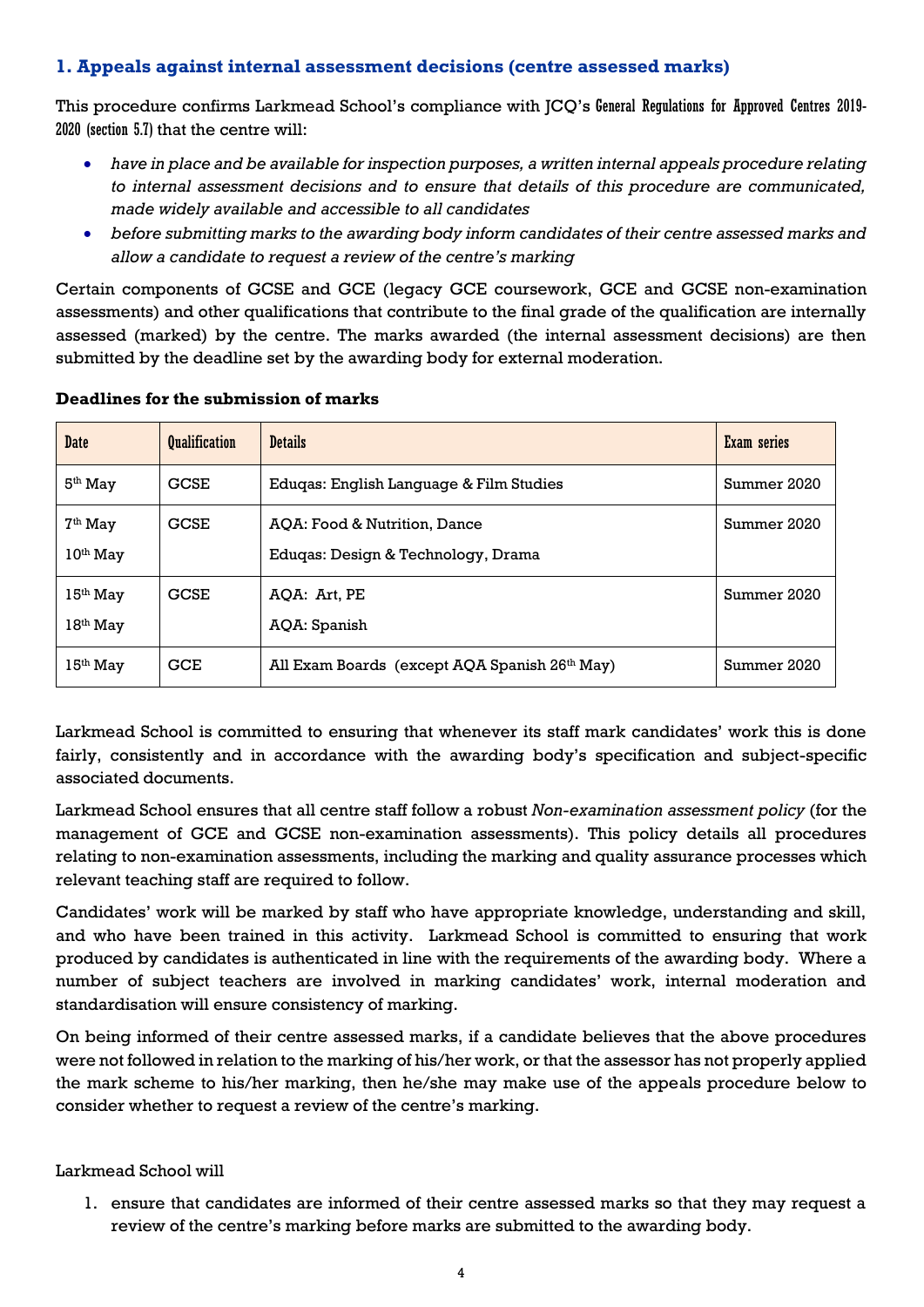- 2. inform candidates that they may request copies of materials (for example, a copy of their marked work, the relevant specification, the mark scheme and any other associated subject-specific documents) to assist them in considering whether to request a review of the centre's marking of the assessment.
- 3. having received a request for copies of materials, promptly make them available to the candidate within 5 working days.
- 4. provide candidates with sufficient time in order to allow them to review copies of materials and reach a decision.
- 5. provide a clear deadline for candidates to submit a request for a review of the centre's marking. Requests will not be accepted after this deadline. Requests **must** be made in writing within 5 working days of receiving copies of the requested materials by completing the **internal appeals form**.
- 6. allow 10 working days for the review to be carried out, to make any necessary changes to marks and to inform the candidate of the outcome, all before the awarding body's deadline.
- 7. ensure that the review of marking is carried out by an assessor who has appropriate competence, has had no previous involvement in the assessment of that candidate and has no personal interest in the review.
- 8. instruct the reviewer to ensure that the candidate's mark is consistent with the standard set by the centre.
- 9. inform the candidate in writing of the outcome of the review of the centre's marking.

The outcome of the review of the centre's marking will be made known to the head of centre. A written record of the review will be kept and made available to the awarding body upon request.

The moderation process carried out by the awarding bodies may result in a mark change, either upwards or downwards, even after an internal review. The internal review process is in place to ensure consistency of marking within the centre, whereas moderation by the awarding body ensures that centre marking is line with national standards. The mark submitted to the awarding body is subject to change and should therefore be considered provisional.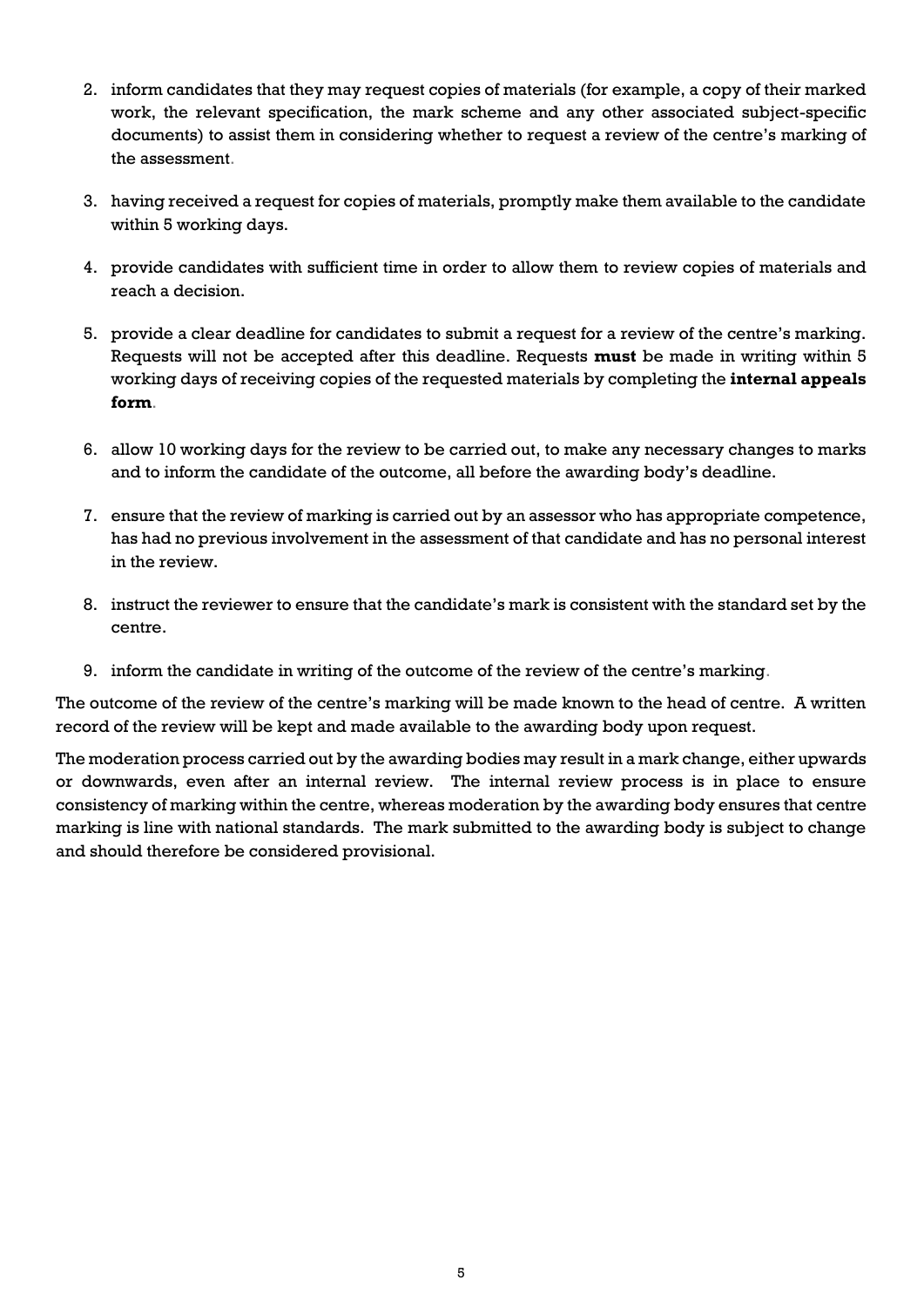#### <span id="page-5-0"></span>**2. Appeals against the centre's decision not to support a clerical check, a review of marking, a review of moderation or an appeal**

This procedure confirms Larkmead School's compliance with JCQ's General Regulations for Approved Centres 2019- 2020 (section 5.13) that the centre will:

 *have available for inspection purposes and draw to the attention of candidates and their parents/carers, a written internal appeals procedure to manage disputes when a candidate disagrees with a centre decision not to support a clerical re-check, a review of marking, a review of moderation or an appeal*

Following the issue of results, awarding bodies make post-results services available. Candidates are given a printed letter, and have access to an electronic version on the exams part of the school website, that outlines what post results services are available and how to apply for this.

Candidates are also informed of the arrangements for post-results services **before** they sit any exams and the accessibility of senior members of centre staff immediately after the publication of results by a letter given to students outlining result day procedures. The information is also posted onto the exams webpage of the school website prior to exams being sat.

If the centre or a candidate (or his/her parent/carer) has a concern and believes a result may not be accurate, post-results services may be considered.

The JCQ post-results services currently available are detailed below.

#### **Reviews of Results** (RoRs):

- Service 1 (Clerical re-check) This is the only service that can be requested for objective tests (multiple choice tests)
- Service 2 (Review of marking)
- Priority Service 2 (Review of marking) This service is only available for externally assessed components of GCE A-level specifications (an individual awarding body may also offer this priority service for other qualifications)
- Service 3 (Review of moderation) This service is not available to an individual candidate

#### **Access to Scripts** (ATS):

- Copies of scripts to support reviews of marking
- Copies of scripts to support teaching and learning

Where a concern is expressed that a particular result may not be accurate, the centre will look at the marks awarded for each component part of the qualification alongside any mark schemes, relevant result reports, grade boundary information etc. when made available by the awarding body to determine if the centre supports any concerns.

For written components that contributed to the final result, the centre will:

- 1. Where a place a university or college is at risk, consider supporting a request for a Priority Service 2 review of marking
- 2. In all other instances, consider accessing the script by:
	- a) (where the service is made available by the awarding body) requesting a priority copy of the candidate's script to support a review of marking by the awarding body deadline or
	- b) (where the option is made available by the awarding body) viewing the candidate's marked script online to consider if requesting a review of marking is appropriate
- 3. Collect informed written consent/permission from the candidate to access his/her script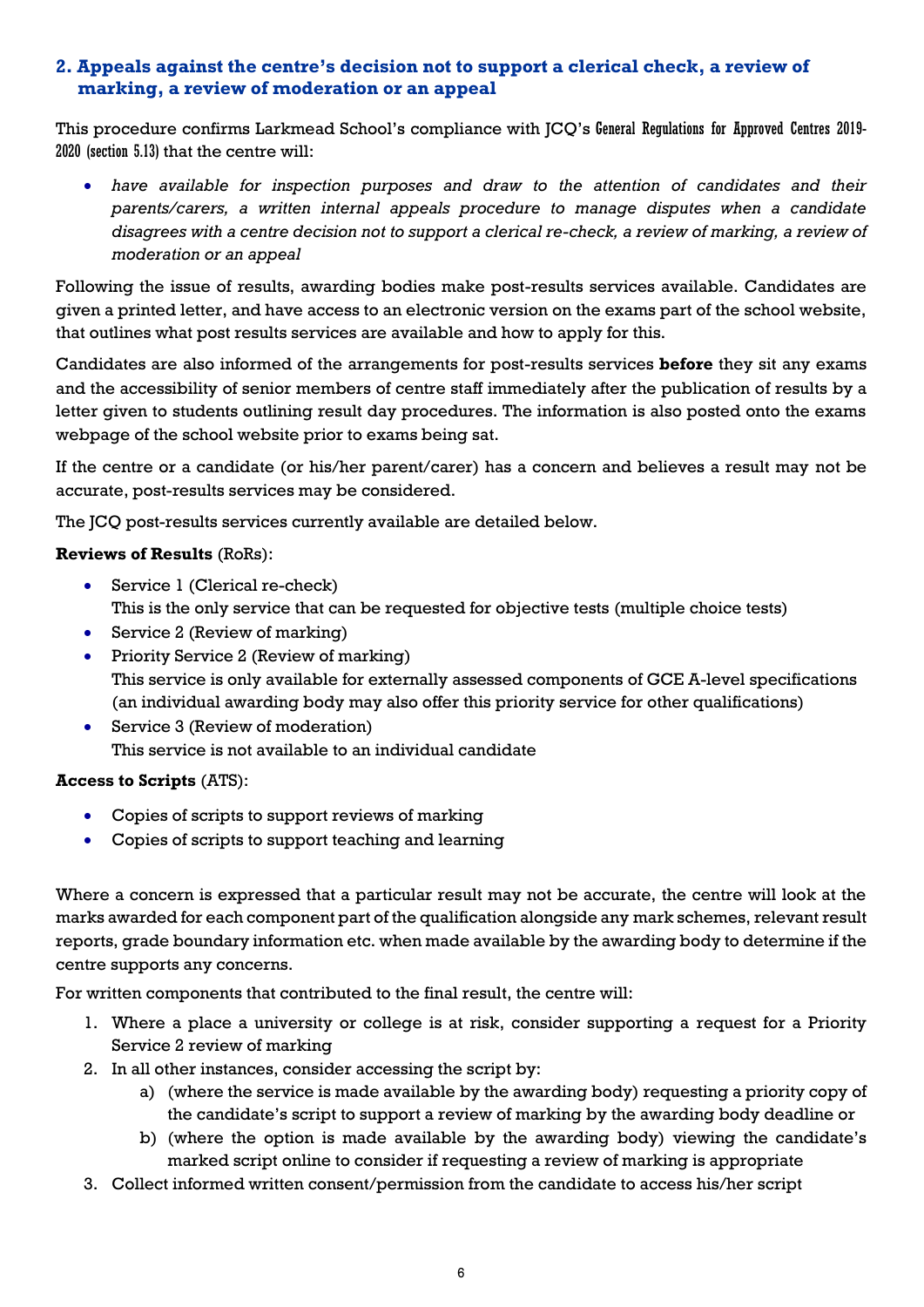- 4. On access to the script, consider if it is felt that the agreed mark scheme has been applied correctly in the original marking and if the centre considers there are any errors in the marking
- 5. Support a request for the appropriate RoR service (clerical re-check or review of marking) if any error is identified
- 6. Collect informed written consent from the candidate to request the RoR service before the request is submitted
- 7. Where relevant, advise an affected candidate to inform any third party (such as a university or college) that a review of marking has been submitted to an awarding body.

Written candidate consent (informed consent via candidate email is acceptable) is required in all cases before a request for a RoR service 1 or 2 (including priority service 2) is submitted to the awarding body. Consent is required to confirm the candidate understands that the final subject grade and/or mark awarded following a clerical re-check or a review of marking, and any subsequent appeal, may be lower than, higher than, or the same as the result which was originally awarded. Candidate consent **must** only be collected after the publication of results.

For any moderated components that contributed to the final result, the centre will:

- Confirm that a review of moderation cannot be undertaken on the work of an individual candidate or the work of candidates not in the original sample submitted for moderation
- Consult the moderator's report/feedback to identify any issues raised
- Determine if the centre's internally assessed marks have been accepted without change by the awarding body – if this is the case, a RoR service 3 (Review of moderation) will not be available
- Determine if there are any grounds to submit a request for a review of moderation for the work of candidates in the original sample.

Where a candidate disagrees with a centre decision not to support a clerical re-check, a review of marking or a review of moderation, the centre will:

- For a review of marking (RoR priority service 2), advise the candidate he/she may request the review by providing informed written consent (and the required fee) for this service to the centre by the deadline set by the centre
- For a review of marking (RoR service 1 or 2), first advise the candidate to access his/her script to support a review of marking by providing written permission for the centre to access the script (and any required fee) for this service to the centre to submit this request
- After accessing the script to consider the marking, inform the candidate that if a request for a review of marking (RoR service 1 or 2) is required, this must be submitted by the deadline set by the centre by providing informed written consent (and the required fee) for this service to the centre to submit this request
- Inform the candidate that a review of moderation (RoR service 3) cannot be requested for the work of an individual candidate or the work of a candidate not in the original sample.

If the candidate (or his/her parent/carer) believes there are grounds to appeal against the centre's decision not to support a review of results, an internal appeal can be submitted to the centre by completing the internal appeals form at least 7 working days prior to the internal deadline for submitting a request for a review of results.

The appellant will be informed of the outcome of his/her appeal before the internal deadline for submitting a RoR.

Following the RoR outcome, an external appeals process is available if the head of centre remains dissatisfied with the outcome and believes there are grounds for appeal. The JCQ publications *Post-Results Services and* JCQ *Appeals Booklet (A guide to the awarding bodies' appeals processes)* will be consulted to determine the acceptable grounds for a preliminary appeal.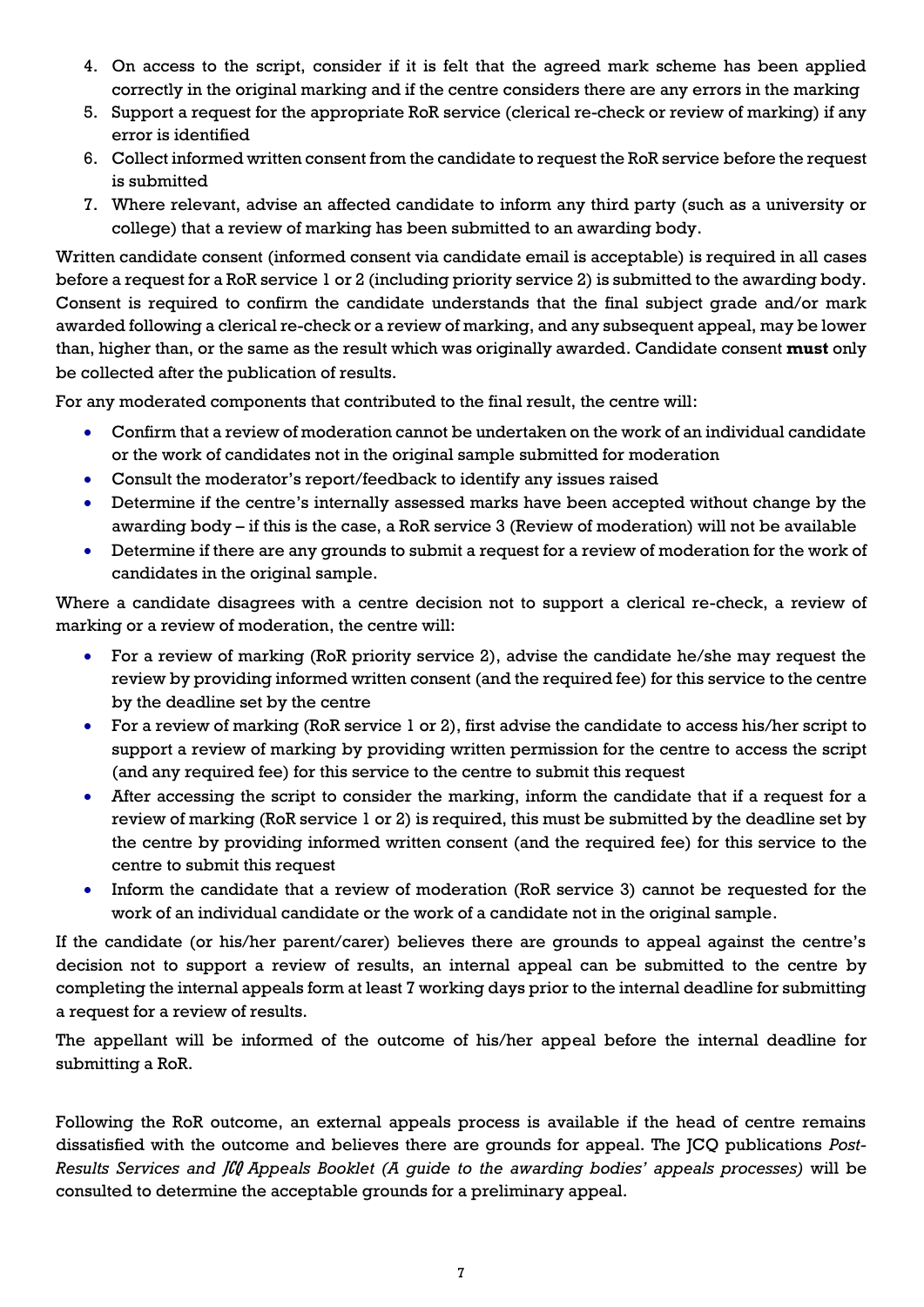Where the head of centre is satisfied after receiving the RoR outcome, but the candidate (or his/her parent/carer) believes there are grounds for a preliminary appeal to the awarding body, a further internal appeal may be made to the head of centre. Following this, the head of centre's decision as to whether to proceed with a preliminary appeal will be based upon the acceptable grounds as detailed in the JCQ *Appeals Booklet*. Candidates or parents/carers are not permitted to make direct representations to an awarding body.

The **internal appeals form** should be completed and submitted to the centre within 7 working days of the notification of the outcome of the RoR. Subject to the head of centre's decision, this will allow the centre to process the preliminary appeal and submit to the awarding body within the required **30 calendar days** of receiving the outcome of the review of results process. Awarding body fees which may be charged for the preliminary appeal must be paid to the centre by the appellant before the preliminary appeal is submitted to the awarding body (fees are available from the exams officer). If the appeal is upheld by the awarding body, this fee will be refunded by the awarding body and repaid to the appellant by the centre.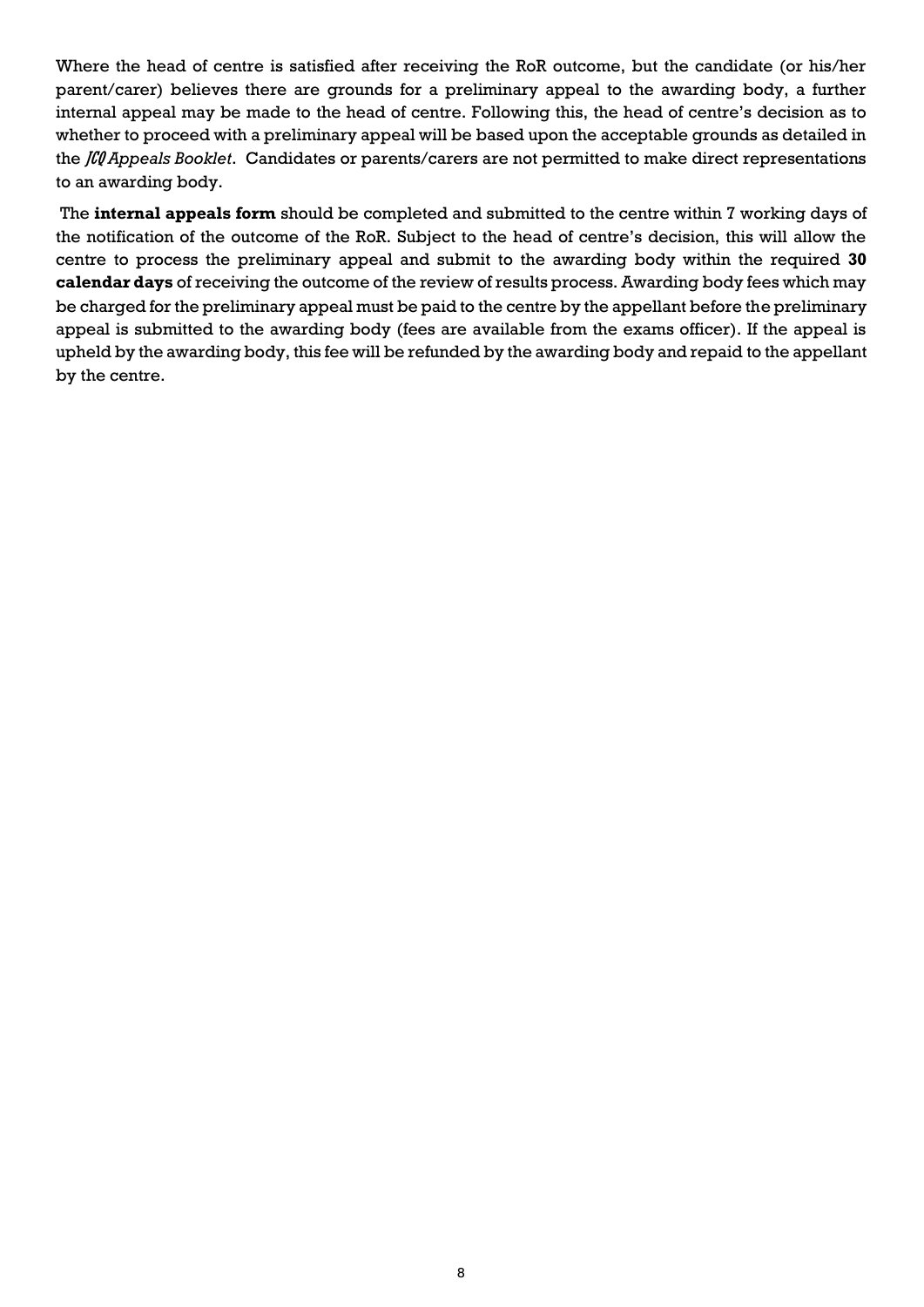#### **FOR CENTRE USE ONLY**

#### **Internal appeals form**

Date received

Reference No.

Please tick box to indicate the nature of your appeal and complete all white boxes on the form below

 $\Box$  Appeal against an internal assessment decision and/or request for a review of marking

 $\Box$  Appeal against the centre's decision not to support a clerical check, a review of marking, a review of moderation or an appeal

| Name of appellant    | Candidate name<br>if different to appellant |  |
|----------------------|---------------------------------------------|--|
| <b>Awarding body</b> | Exam paper code                             |  |
| <b>Subject</b>       | Exam paper title                            |  |

**Please state the grounds for your appeal below**

*(If applicable, tick below)*

 $\Box$  Where my appeal is against an internal assessment decision I wish to request a review of the centre's marking

*If necessary, continue on an additional page if this form is being completed electronically or overleaf if hard copy being completed*

Appellant signature: Date of signature:

**This form must be signed, dated and returned to the exams officer on behalf of the head of centre to the timescale indicated in the relevant appeals procedure**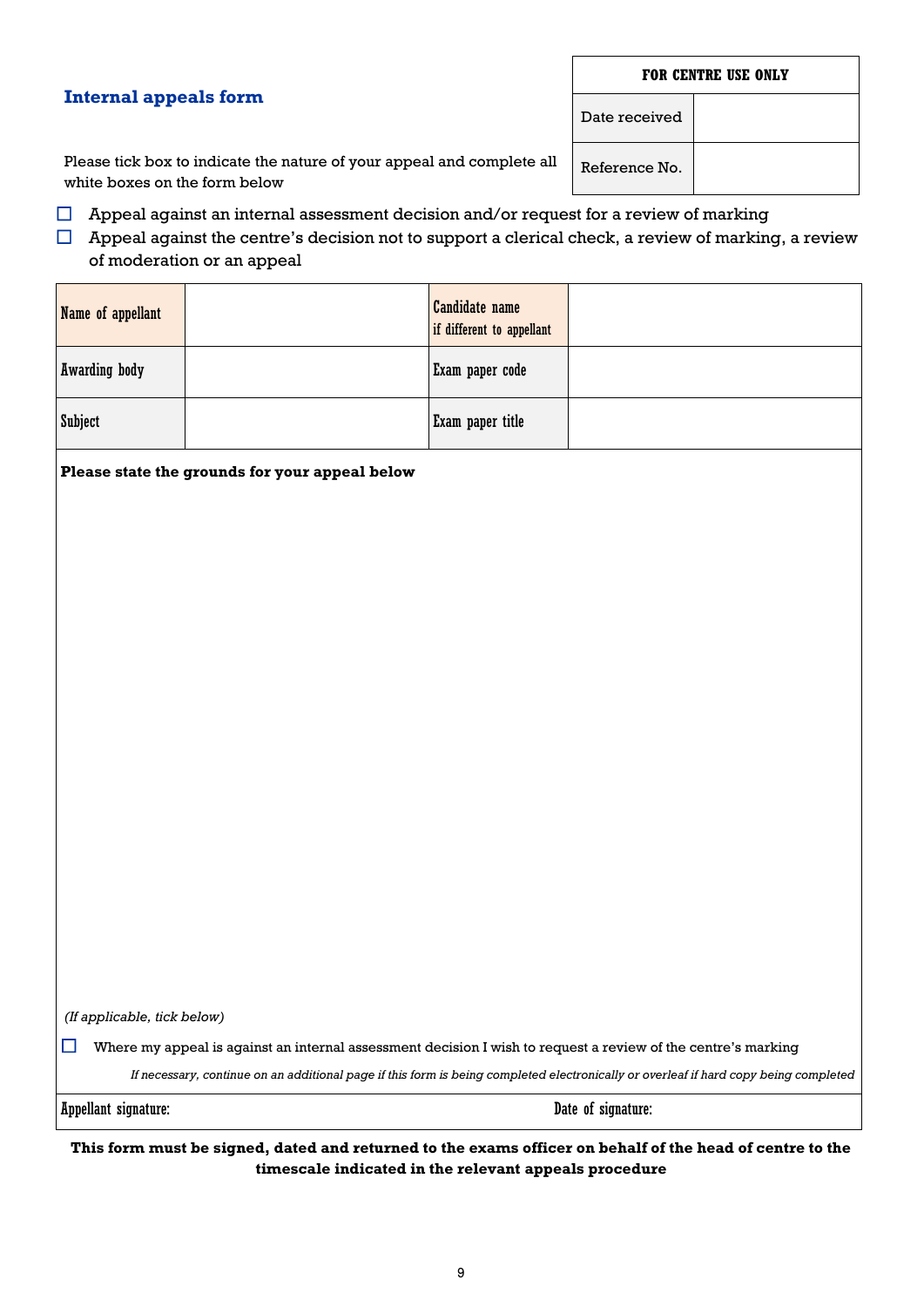### **Complaints and appeals log**

On receipt, all complaints/appeals are assigned a reference number and logged. Outcome and outcome date is also recorded.

The outcome of any review of the centre's marking will be made known to the head of centre and will be logged as a complaint. A written record of the review will be kept and made available to an awarding body upon request. Should the review of the centre's marking bring any irregularity in procedures to light, the awarding body will be informed immediately.

| Ref No. | Date received | <b>Complaint or Appeal</b> | <b>Outcome</b> | Outcome date |
|---------|---------------|----------------------------|----------------|--------------|
|         |               |                            |                |              |
|         |               |                            |                |              |
|         |               |                            |                |              |
|         |               |                            |                |              |
|         |               |                            |                |              |
|         |               |                            |                |              |
|         |               |                            |                |              |
|         |               |                            |                |              |
|         |               |                            |                |              |
|         |               |                            |                |              |
|         |               |                            |                |              |
|         |               |                            |                |              |
|         |               |                            |                |              |
|         |               |                            |                |              |
|         |               |                            |                |              |
|         |               |                            |                |              |
|         |               |                            |                |              |
|         |               |                            |                |              |
|         |               |                            |                |              |
|         |               |                            |                |              |
|         |               |                            |                |              |
|         |               |                            |                |              |
|         |               |                            |                |              |
|         |               |                            |                |              |